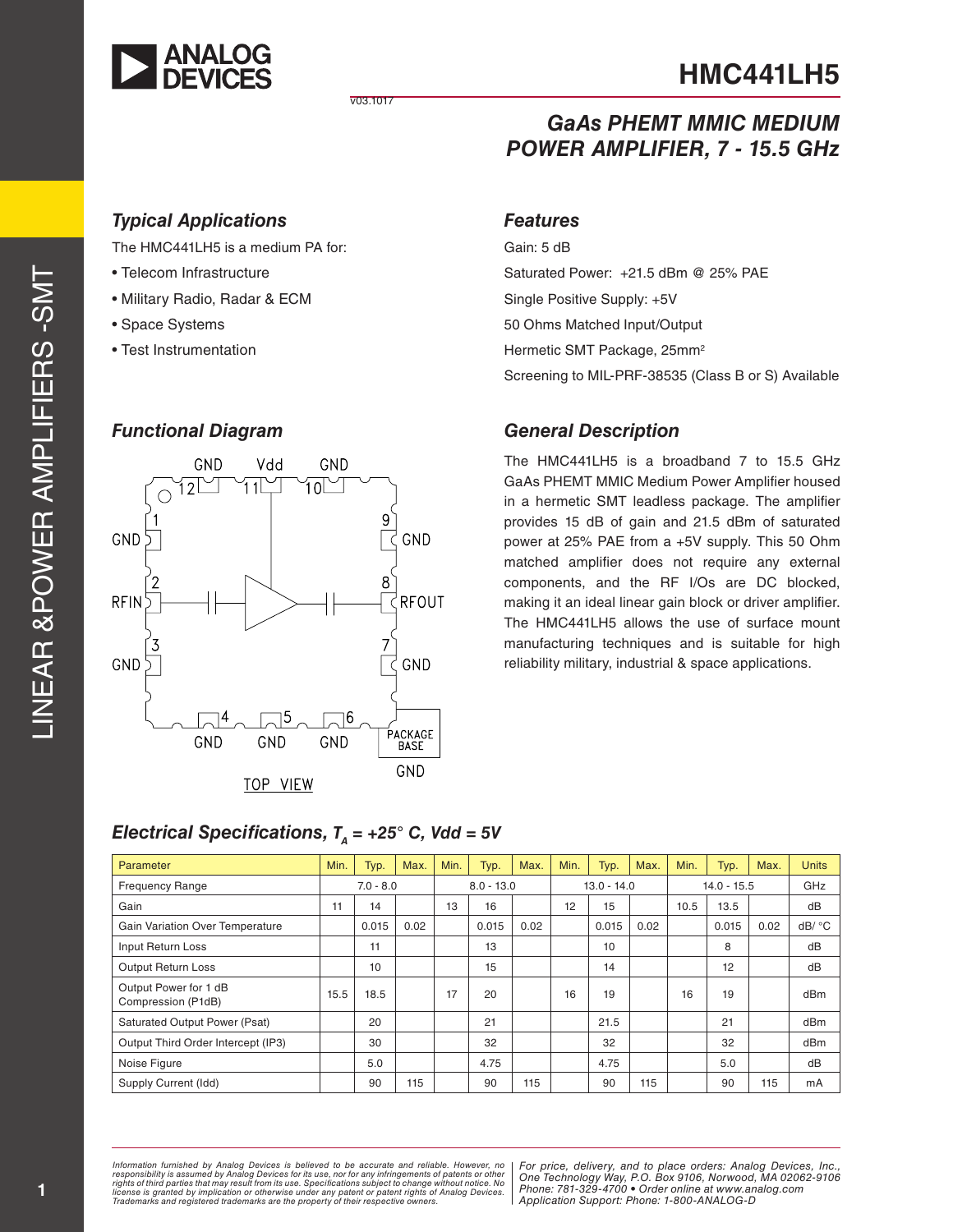

### **HMC441LH5**  $\sqrt{03.1017}$

# *GaAs PHEMT MMIC MEDIUM POWER AMPLIFIER, 7 - 15.5 GHz*













*Input Return Loss vs. Temperature Output Return Loss vs. Temperature*







*For price, delivery, and to place orders: Analog Devices, Inc., One Technology Way, P.O. Box 9106, Norwood, MA 02062-9106 Phone: 781-329-4700 • Order online at www.analog.com Application Support: Phone: 1-800-ANALOG-D*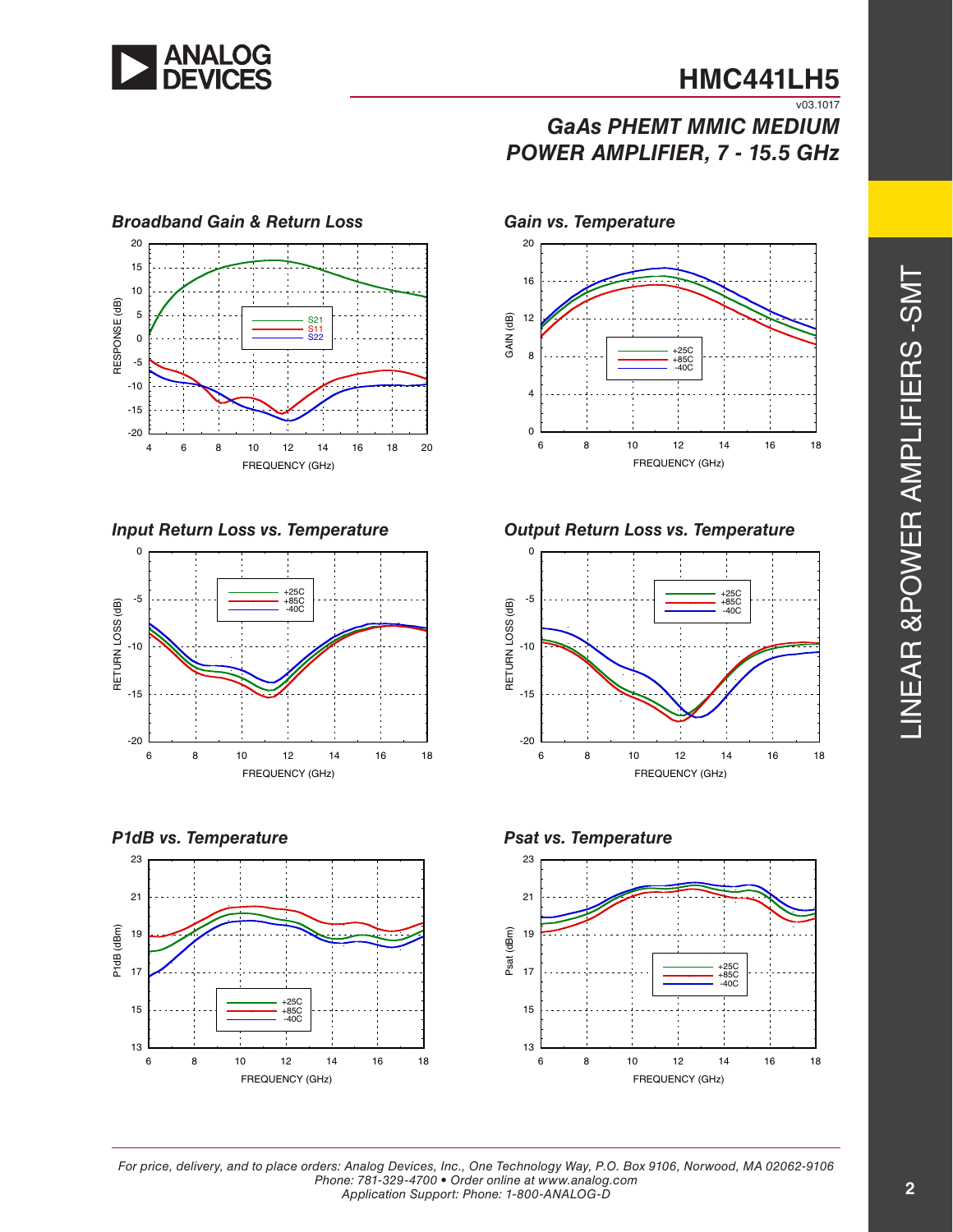

## *GaAs PHEMT MMIC MEDIUM POWER AMPLIFIER, 7 - 15.5 GHz*



#### *Power Compression @ 12 GHz Output IP3 vs. Temperature* 24 28 Pout



#### *Gain, Power & Output IP3 vs. Supply Voltage @ 12 GHz* --



*Reverse Isolation vs. Temperature*  $0$ <br>-10 SOLATION (dB) ISOLATION (dB) +25C -20 +85C  $-40C$ -30 -40 -50 6 8 10 12 14 16 18 FREQUENCY (GHz)

16 20 24 28 32 36 6 8 10 12 14 16 18 +25C +85C  $-40C$ IP3 (dBm) FREQUENCY (GHz)

### *Noise Figure vs. Temperature*



*Additive Phase Noise Vs Offset Frequency, RF Frequency = 8 GHz,* 



*For price, delivery, and to place orders: Analog Devices, Inc., One Technology Way, P.O. Box 9106, Norwood, MA 02062-9106 Phone: 781-329-4700 • Order online at www.analog.com Application Support: Phone: 1-800-ANALOG-D*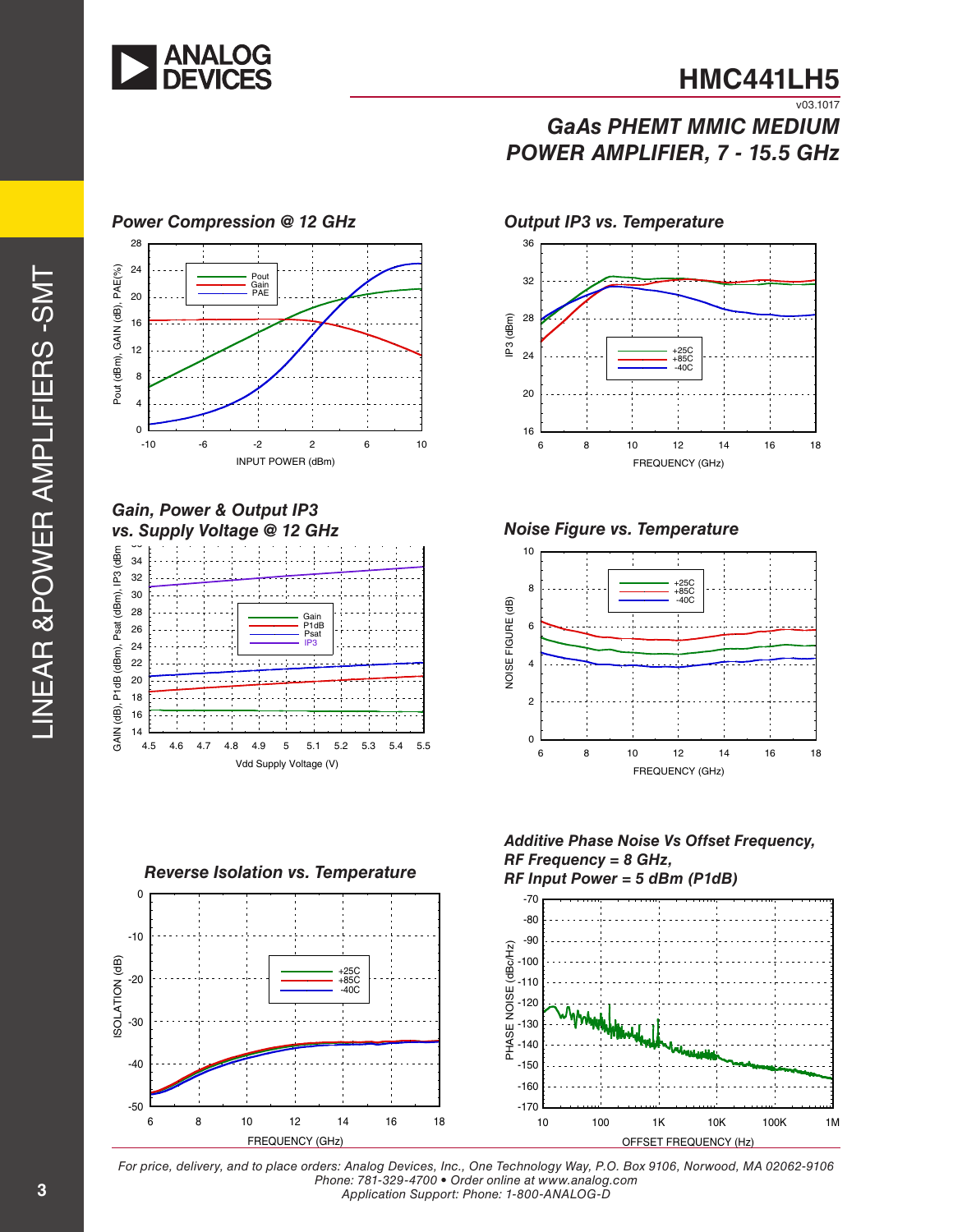

# **HMC441LH5**

v03.1017

**12-19-2016-A**

 $12 - 19 - 2016 - 4$ 

# *GaAs PHEMT MMIC MEDIUM POWER AMPLIFIER, 7 - 15.5 GHz*

### *Absolute Maximum Ratings*

| Drain Bias Voltage (Vdd)                                                                   | $+6$ Vdc           |  |  |
|--------------------------------------------------------------------------------------------|--------------------|--|--|
| RF Input Power (RFIN)(Vdd = $+5$ Vdc)                                                      | $+15$ dBm          |  |  |
| <b>Channel Temperature</b>                                                                 | 175 °C             |  |  |
| Continuous Pdiss (T = $85^{\circ}$ C)<br>(derate 8.4 mW/ $\degree$ C above 85 $\degree$ C) | 0.76 W             |  |  |
| <b>Thermal Resistance</b><br>(channel to ground paddle)                                    | 118.8 °C/W         |  |  |
| <b>Storage Temperature</b>                                                                 | $-65$ to $+150$ °C |  |  |
| <b>Operating Temperature</b>                                                               | $-40$ to $+85$ °C  |  |  |

### *Typical Supply Current vs. Vdd*

| Vdd(V) | Idd (mA) |
|--------|----------|
| $+5.5$ | 92       |
| $+5.0$ | 90       |
| $+4.5$ | 88       |

Note: Amplifier will operate over full voltage range shown above



### *Outline Drawing*



Dimensions shown in millimeters.

#### *Package Information*

| <b>Part Number</b> | Package Body Material | Lead Finish | <b>MSL Rating</b>    | Package Marking <sup>[2]</sup> |
|--------------------|-----------------------|-------------|----------------------|--------------------------------|
| HMC441LH5          | Ceramic and Kovar     | Gold        | $MSL1$ <sup>11</sup> | H441<br>XXXX                   |

[1] Max peak reflow temperature of 250 °C [2] 4-Digit lot number XXXX

*For price, delivery, and to place orders: Analog Devices, Inc., One Technology Way, P.O. Box 9106, Norwood, MA 02062-9106 Phone: 781-329-4700 • Order online at www.analog.com Application Support: Phone: 1-800-ANALOG-D*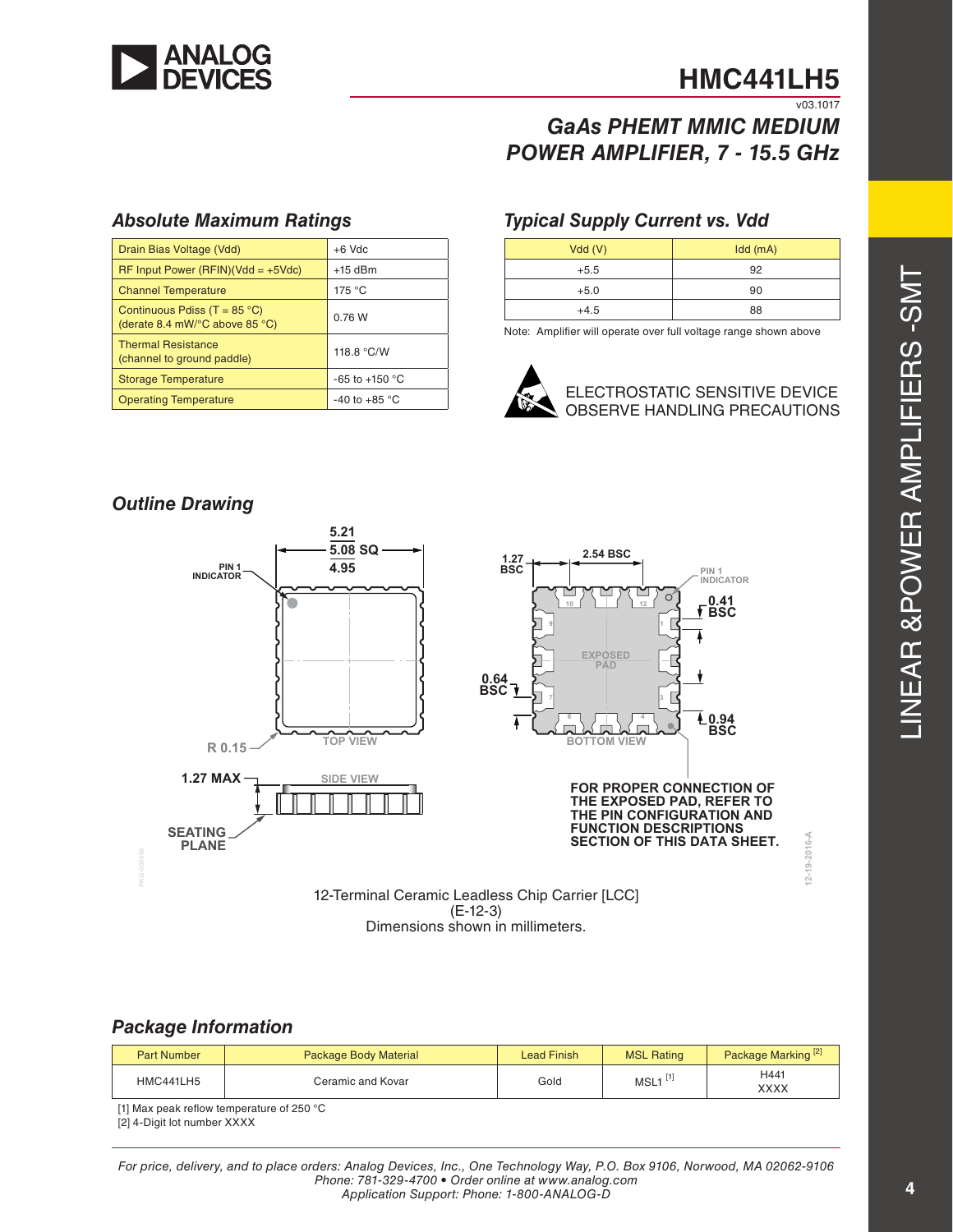

### **HMC441LH5** v03.1017

# *GaAs PHEMT MMIC MEDIUM POWER AMPLIFIER, 7 - 15.5 GHz*

### *Pin Descriptions*

| <b>Pin Number</b>      | <b>Function</b> | <b>Description</b>                                                                     | <b>Interface Schematic</b> |
|------------------------|-----------------|----------------------------------------------------------------------------------------|----------------------------|
| $1, 3-7, 9,$<br>10, 12 | <b>GND</b>      | These pins and package bottom must be connected<br>to RF/DC ground.                    | $\circ$ GND                |
| $\overline{2}$         | <b>RFIN</b>     | This pin is AC coupled<br>and matched to 50 Ohms.                                      | RFIN                       |
| 8                      | <b>RFOUT</b>    | This pin is AC coupled<br>and matched to 50 Ohms.                                      | $\circ$ RFOUT              |
| 11                     | Vdd             | Power Supply Voltage for the amplifier.<br>External bypass capacitors are recommended. | $\bigcirc$ Vdd             |

### *Application Circuit*